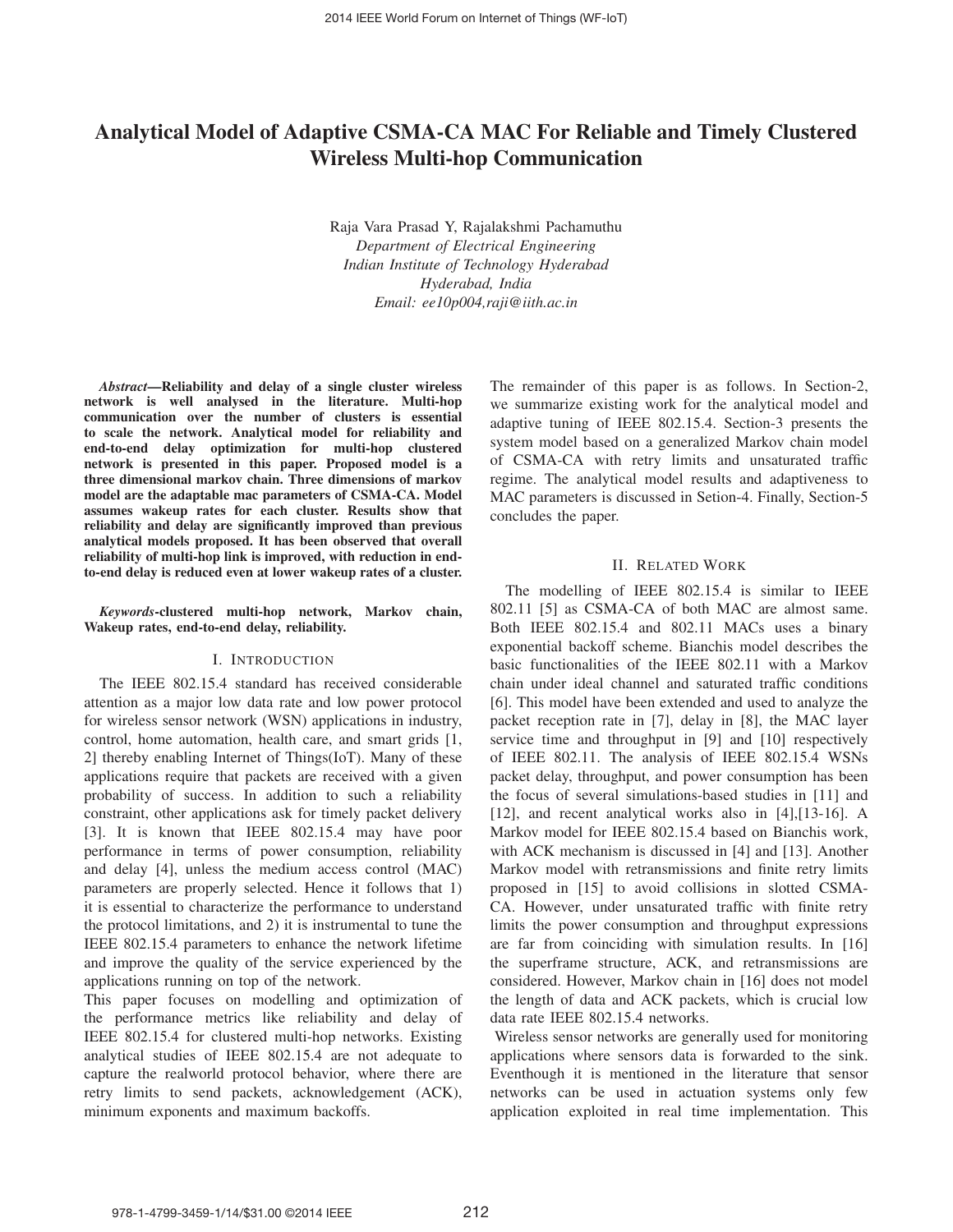



Figure 1. Proposed system model

is due to fact that existing 802.15.4 protocol stack dont guarantee the QoS requirements for the applications. A lot of research communities [17-18] have tried to meet the requirements like reliability, end-to-end delay for the monitoring applications. Some of the proposed protocols focuses on wireless system which can guarantee reliable and timely data [21] for the star networked systems. Analytical model proposed in [23] is based on clustered multi-hop network with wake up rates. Eventhough markov model in [23] has detailed analysis on reliability, delay and energy parameters, markov model has been proposed without ack mechanism and retry for collison. In this paper a markov chain model with possible mac parameters like minimum backoff exponent  $(m_0)$ , maximum backoffs  $(m)$ and retries (n) is proposed. Reliability, delay are analysed with adaptiveness in the  $m_0$ , m and n.

## III. SYSTEM MODEL

Wireless sensor network is based on 802.15.4 standard. Many researchers tried to model IEEEE 802.15.4 MAC [17-20] but a complete markov chain based MAC model is proposed in [21]. The model presented in [21] has most of the MAC parameters like minBE  $(m_0)$ , maxBackoffs (m),max retries (n) etc. The analysis in [21] is for star topology where n nodes of a total N contend for the channel. We propose a wireless Cyber Physical System (CPS) with a centralized sink/controller and distributed actuation system. Model proposed in this paper is a clustered network where each cluster has sensors and relay nodes as shown in the figure-1. Sensor nodes are in the Edge cluster-3 and relay nodes are distributed between sensor and sink nodes as shown in the figure-1. Sensor nodes in edge cluster cannot send packets directly. Sensor nodes forward data to the nearest relay cluster as shown in the figure-1. Sensors data is forwarded to sink through multi-hop communication. Model proposed has cluster topology with adaptive wake-up rates and sleep schedules to save the energy of battery operated nodes. A 3 dimensional markov chain model similar to [21] is developed to meet the requirements of reliable and timely communications. A detailed analytical model is presented in the form of equations as below.

A three dimensional markov chain based mathematical model is used to derive the required reliability and delay of CSMA-CA algorithm from one cluster to neighbor cluster. Three dimensions of the markov chain are  $s(t)$ ,  $c(t)$  and  $r(t)$ where  $s(t)$  is stochastic processes representing the backoff stage  $c(t)$  is the state of the backoff counter and  $r(t)$  is state of retransmission counter at time t experienced by a node to transmit a packet, as shown in figure-3.

States  $Q_0$  to  $Q_{L-1}$  consider the idle state when the packet queue is empty and the node is waiting for new packet arrivals. Markov chain shown in the figure-3 has backoff windows with mac parameters like minimum backoff exponent, maximum backoff exponents, macMaxCSMABackoffs and maximum retries. Finally (m,k,n) are dimensions of the markov chain. Main assumption of the markov chain is any node can start sensing in any random slot which results in independent probability for channel sensing probability  $(\tau)$ . Reliability and delay expressions are derived based on the markov chain discussed. All expressions are interms of  $\alpha$ ,  $\beta$  and  $\tau$ where  $\alpha$  is the probability of channel busy in CCA1 state,  $\beta$  is the probability of channel busy in CCA2 state and  $\tau$ is the probability that any node senses a channel. Finally expressions are converted into markov state transition probabilities as shown in the equation-3 to equation-6.

Analytical model presensted below is for cluster topology, where in each cluster a node traverses different states like sleep, idle listen, active Tx of CSMA CA are as shown in the figure-2. Other states like sleep, awake are embedded into model with wake-up rates.

Equation-1 gives the probability of being channel busy in either CCA1 or CCA2.

$$
x = \alpha + (1 - \alpha) * \beta \tag{1}
$$

where

 $\alpha$  is the probability of channel busy in CCA1 state  $\beta$  is the probability of channel busy in CCA2 state  $\tau$  is the probability any node senses a channel

Equation-2 gives the probability of node taking n retries<br>
ien it fails to transmit packet due to collison.<br>  $\hat{y} = 1 - (1 - \tau)^{(n-1)} * (1 - x^2)$  (2) when it fails to transmit packet due to collison.

$$
\widehat{y} = 1 - (1 - \tau)^{(n-1)} * (1 - x^2)
$$
 (2)

Equation-3 to 6 are simplification terms in the main deriva-<br>
tion of single cluster csma-ca reliability.<br>  $r_1 = (1 + 2 * x) * (1 + \hat{y})$  (3) tion of single cluster csma-ca reliability.

$$
r_1 = (1 + 2 * x) * (1 + \hat{y})
$$
 (3)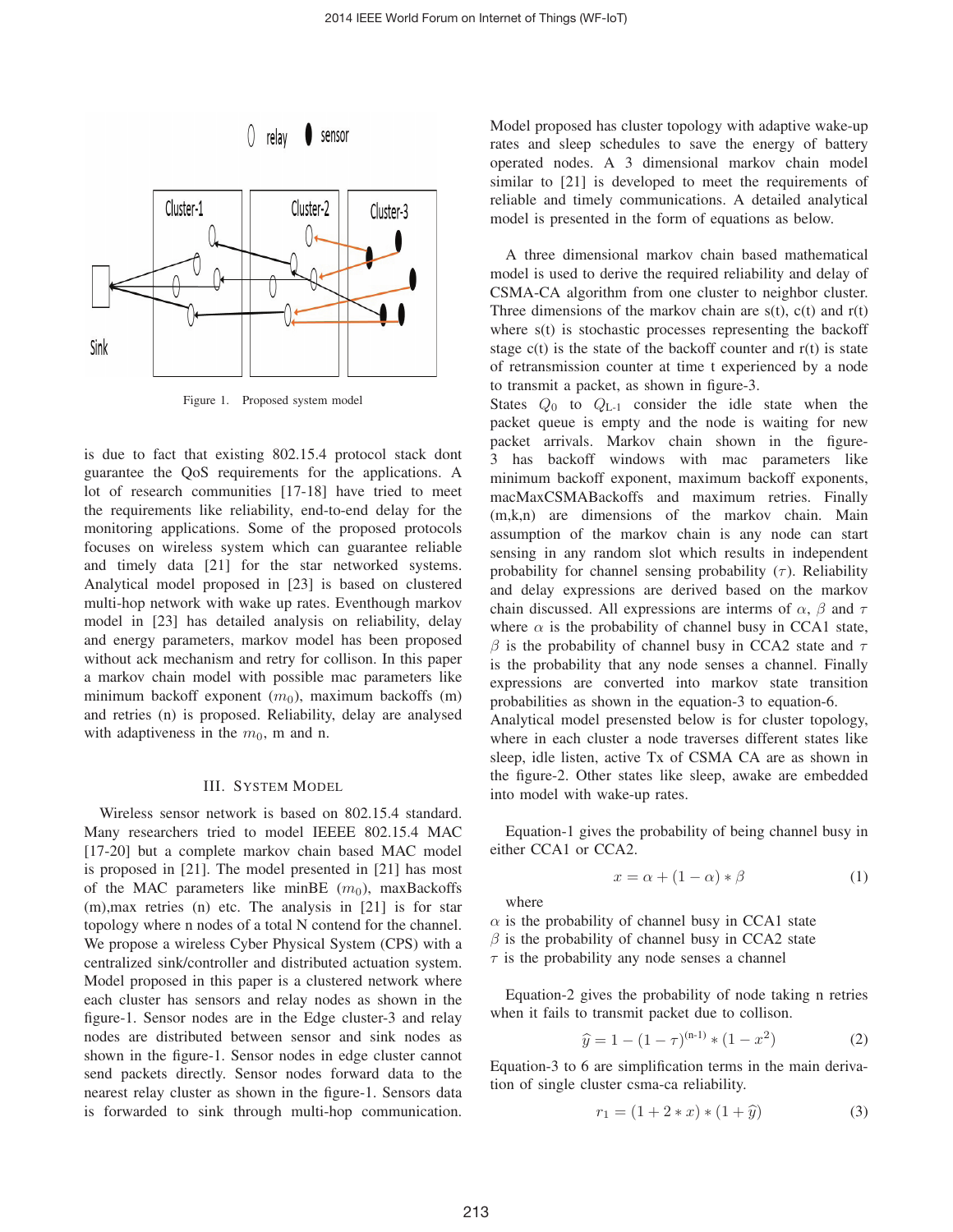

Figure 2. State diagram of a CSMA-CA states

$$
k_0 = (L_0 * q)/(1 - q)
$$
 (4)

$$
\kappa_0 = (L_0 * q) / (1 - q) \tag{4}
$$
  

$$
r_2 = L_s * (1 - x^2) (1 + \hat{y} + k_0 (1 + \hat{y}^2 + \hat{y}^{n+1}) \tag{5}
$$

$$
b_{0,0,0} = 2/(W_0 * r_1 + 2 * r_2)
$$
 (6)

Equation-7 and 8 are approximated  $\tau$  and y to simplify the complex non-linear expressions without losing more than<br>5% accuracy.<br> $\tilde{\tau} = (1 + x) * (1 + \hat{y}) * b_{0,0,0}$  (7) 5% accuracy.

$$
\widetilde{\tau} = (1+x) * (1+\widehat{y}) * b_{0,0,0} \tag{7}
$$

$$
\widetilde{\tau} = (1+x) * (1+\widehat{y}) * b_{0,0,0}
$$
\n
$$
\widetilde{y} = (1 - (1-\widetilde{\tau})^{(n-1)}) * (1 - x^2)
$$
\n(8)

finally equation-9 gives reliability of single cluster for csmaca. ation-9 gives reliability of single cluster for csma-<br>  $R_{1\text{-cluster}} = 1 - x^{(m+1)} * (1 + \tilde{y}) - \tilde{y}^{(n+1)}$  (9)

$$
R_{1\text{-cluster}} = 1 - x^{(m+1)} * (1 + \tilde{y}) - \tilde{y}^{(n+1)} \tag{9}
$$

Proposed model is for clustered multi-hop communication where there are h number of clusters. Eventhough we say clusters but there is no cluster head. Data from one cluster is forwarded to next cluster by random selection of node. A exponential wake up rate is assumed for a cluster to wake up. Nodes will forward data to forwarding region after it observes a beacon from forwarding region. Equation-10 gives a wake up probability equation in a cluster.

$$
\psi_{\rm sb} = (1 - \exp(\mu_c/\lambda) + (\exp(\mu_c/\lambda) + \exp(2*\mu_c/\lambda))
$$
 (10)

Finally reliability of data over a h number of clusters is given in equation-11 with  $P_m$ in is minimium probability of worst channel condition in clusters.

$$
R_{\text{total}} = (\psi_{\text{sb}} * P_{\text{min}} * R_{1\text{-cluster}})^h \tag{11}
$$

Mean end-to-end delay for multi-hop clustered communication is in the equations-23. equation-12 to equation-17 are supporting equations to get delay of CSMA-CA of equation-22

$$
Sb = 32 \times 10^{-5} \tag{12}
$$

$$
bl = \max(\alpha, (1 - \alpha) * \beta)
$$
 (13)

$$
t_1 = (1 - bl)/(1 - bl(m+1))
$$
 (14)

$$
Ts = L + Lack + 1 \tag{15}
$$

$$
Ts = L + Lack + 1 \tag{16}
$$

$$
P_c = (1 - (1 - \tau)^{(n+1)})
$$
\n(17)

$$
y = P_c * (1 - x^{(m+1)})
$$
 (18)

$$
t_2 = (2 * W0 * (1 - (2 * bl)^{(m+1)}))/(1 - 2 * bl)
$$
 (19)

$$
t_3 = (3*(m+1)*bl^{(m+1)/(1-b1)} \tag{20}
$$

where

Sb is the unit backoff time

 $P_c$  is the packet collison probability

y is the probability of a node entering in next retry state

W0 is the minimum backoff window

Ts is transmission time

Tc is packet collison time

 $D_{\text{avg}}$  is the approximated backoff delay

$$
D_{\text{avg}} = 2*Sb*(1+0.25(t_1*(t_2-t_3)+3*bl/(1-bl)-(W0+1)))
$$
\n(21)

$$
D_{\text{csma}} = Ts + Delay_{\text{avg}} + (y/(1-y) - ((n+1) * (y^{(n+1)})) (22)
$$

$$
/(1 - y^{(n+1)})) * (Ts + Delay_{\text{avg}})
$$

Delay of overall link from sensor to sink is sum of CSMA-CA delay and cluster wake up delay

$$
D_{\text{mean}} = Delay_{\text{csma}} * h + h/\mu_c \tag{23}
$$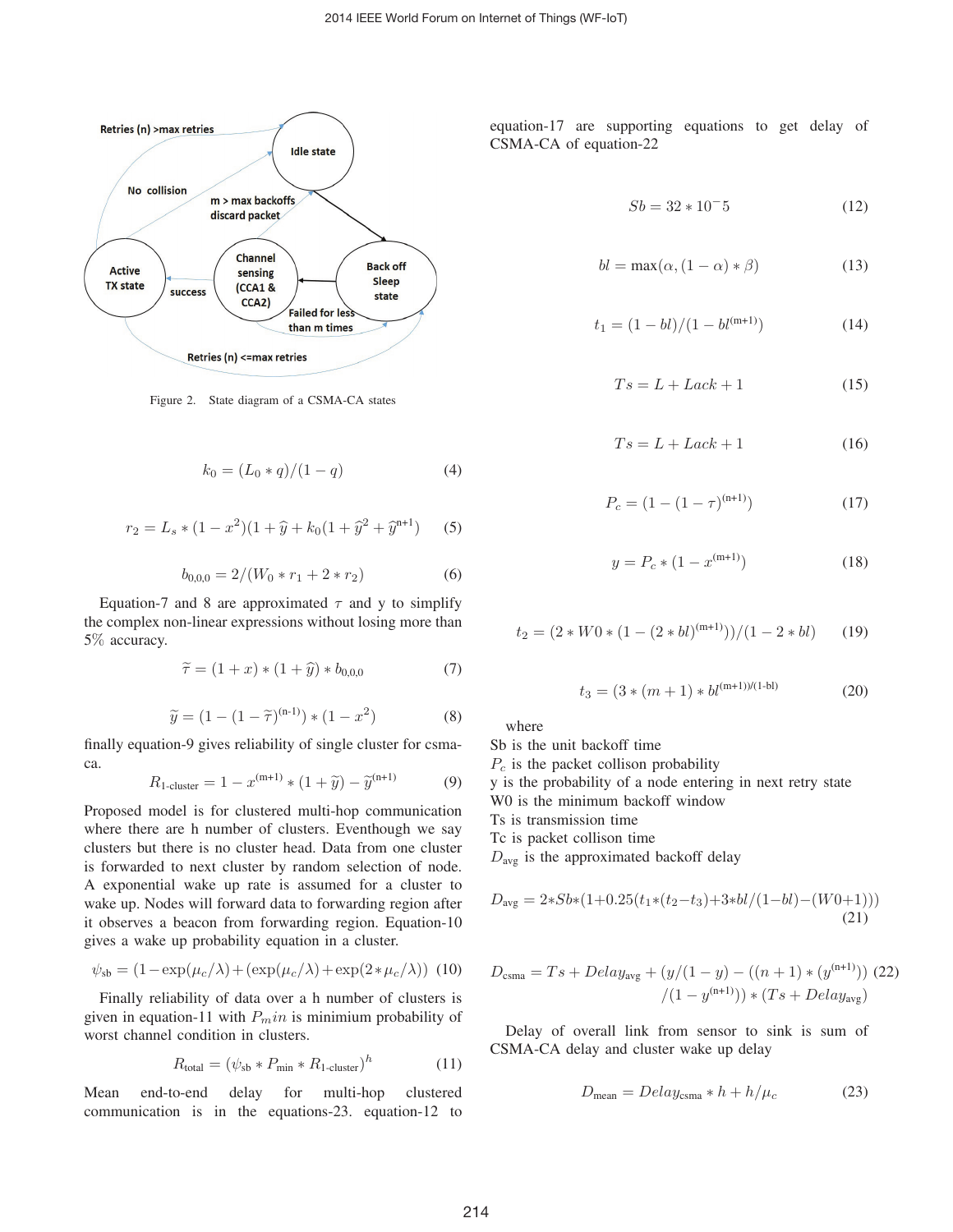

Figure 3. 3 dimensional markov chain model of a IEEE 802.15.4 standard

#### IV. ANALYTICAL RESULTS

Analytical expressions for reliability and end-to-end delay derived in system model section is simulated in Matlab to analyse the effect of unidirectional data flow in multi-hop clustered communication. Reliability of link are analysed compared to existing single wake-up strategy in [22].Eventhough there are n nodes the expressions in equation-10 is approximated upto  $n=2$  as this approximation will not effect accuracy more than 3%. Results for reliabilty are as shown in the figure-4. Figure-4 plot is Reliability versus wake up rate. Reliability of the proposed 3 dimension markov model is better than 2 dimension Breath model as shown in the figure-4. Reliability of the proposed model is almost 40% more than existing breath during lower wakeup rates. Higher reliability at lower wake up rates improves the duration of the network. Adapting to the mac parameters like maximum backoffs (m) still improves the reliability by 20% compared to that without adaptive maximum backoffs(m) as shown in the figure-5. This is due to the fact that insteading of fixing a maximum backoffs for a given wakeup rate and packet rate, if maximum backoffs can be set to optimum value reliability is improved. Similarly other mac parameters adaptability also improves the reliability.

Delay of the proposed model is also compared with breath. Delay of the proposed model is mainly due to CSMA-CA and cluster wakeup rates. Delay due to cluster wakeup is not part of this papers work. Optimal cluster wake up rates is well studied in [23]. Figure-6 plots end-to end delay versus wake up rate of a cluster. Delay of the proposed model is approximately 25% less than Breath model. Delay due to CSMA-CA is analysed with optimally selecting MAC parameters. Delay of the proposed model is better than



Figure 4. Comparison of proposed and Breath analytical results for reliability



Figure 5. Comparison of analytical results for reliability with and without Adaptive max backoffs

Breath model as shown in the figure-6. Adapting the mac parameters to reduce delay is shown in the figure-7, but the improvement due to adaptation at lower wake up rates is less than 2 % due to the fact that major part of the delay is due to cluster wakeup rate compared to delay incurred by CSMA-CA. Adaptiveness of MAC will be effective when the delay bounds are in tens of milliseconds.

## V. CONCLUSION

Analytical model for a uni directional clustered data flow is developed using a 3 dimensional markov chain. Each cluster is assigned a wake up rate for energy optimization. Reliability and end-to-end delay of the overall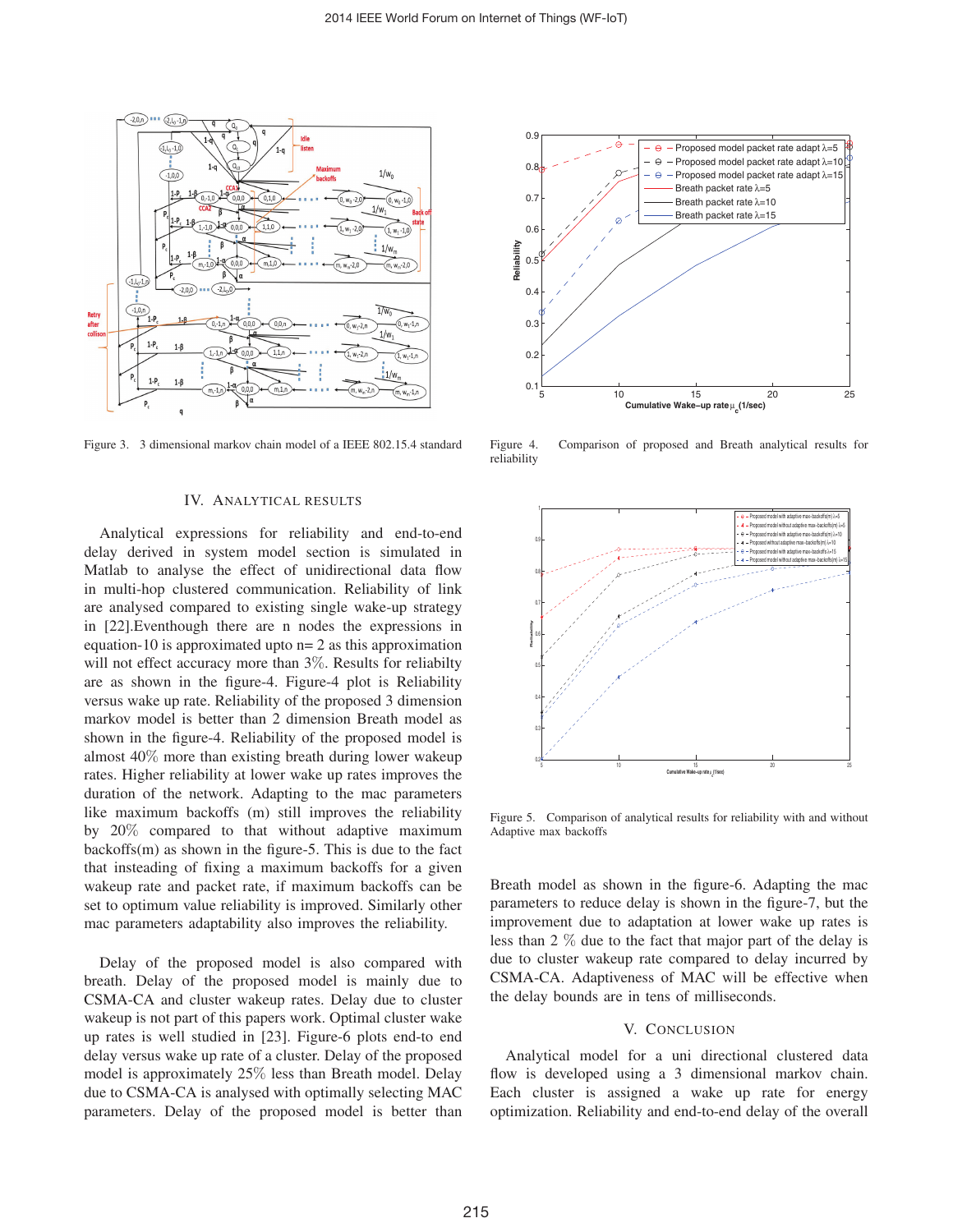

Figure 6. Comparison of proposed and Breath analytical results for mean end-to-end delay



Figure 7. Comparison of analytical results for mean end-to-end delay with and without Adaptive mac parameters  $(m_0, m$  and n)

unidirectional link (sensors to sink) is derived from the proposed model. Reliability and end-to-end delay of the proposed model is compared with existing 2 dimensional markov Breath model. Results show that reliability is significantly higher than breath model even at lower wake up rates. Adaptability to the Mac parameter max backoff still improve the reliability. End-to-end delay is also analysed for the proposed model but the reduction in the delay is less due to higher delay of cluster wake up rate. Analysis of simultaneous mac parameters adaption with energy as main objective function is future scope of research.

#### **REFERENCES**

- [1] IEEE Std 802.15.4-2996, September, Part 15.4: Wireless Medium Access Control (MAC) and Physical Layer (PHY) Specifications for Low-Rate Wireless Personal Area Networks (WPANs), IEEE, 2006. [Online]. Available: http://www.ieee802.org/15
- [2] A. Willig, K. Matheus, and A. Wolisz "Wireless technology in industrial networks", *Proceedings of the IEEE, 2005.*.
- [3] T. Abdelzaher, T. He, and J. Stankovic,"Feedback control of data aggregation in sensor networks,", *in IEEE CDC, December 2004.*.
- [4] S. Pollin, M. Ergen, S. C. Ergen, B. Bougard, F. Catthoor, A. Bahai, and P. Varaiya, "Performance analysis of slotted carrier sense IEEE 802.15.4 acknowledged uplink transmissions",*in IEEE WCNC, 2008.*.
- [5] IEEE Std 802.11 Wireless LAN Medium Access Control (MAC) and Physical Layer (PHY) Specifications, IEEE, 1999. [Online]. http://www.ieee802.org/11.
- [6] G. Bianchi, "Performance analysis of the IEEE 802.11 distributed cordination function,", *IEEE Journal on Selected Areas in Communications, vol. 18, March 2000.*.
- [7] P. Chatzimisios, A. C. Boucouvalas, and V. Vitsas,"IEEE 802.11 packet delay a finite retry limit analysis,", *in IEEE GLOBECOM, 2003*
- [8] Z. Hadzi-Velkov and B. Spasenovski,"Saturation throughputdelay analysis of IEEE 802.11 in fading channel," *in IEEE ICC, 2003.*
- [9] O. Tickioo and B. Sikdar, "Queueing analysis and delay mitigation in IEEE 802.11 random access MAC based wireless networks," *in IEEE INFOCOM, 2004.*
- [10] H. Wu, Y. Peng, K. Long, S. Cheng, and J. Ma, "Performance" of reliable transport protocol over IEEE 802.11 wireless LAN: Analysis and enhancement," *in IEEE INFOCOM, 2002, pp. 599607.*
- [11] J. Zheng and M. L. Lee,"A comprehensive performance study of IEEE 802.15.4,", *in IEEE Press Book, 2004.*
- [12] A. Koubaa, M. Alves, and E. Tovar, "A comprehensive simulation study of slotted CSMA-CA for IEEE 802.15.4 wireless sensor networks,", *in IEEE IWFCS, Jun 2006, pp. 183192.*
- [13] S. Pollin, M. Ergen, S. C. Ergen, B. Bougard, L. V. D. Perre, F. Catthoor, I. Moerman, A. Bahai, and P. Varaiya, "Performance analysis of slotted carrier sense IEEE 802.15.4 medium access layer,", *in IEEE GLOBECOM, 2006, pp. 16.*
- [14] J. Misio, S. Shaf, and V. Misio, "Performance of a beacon enabled IEEE 802.15.4 cluster with downlink and uplink traffic,", *IEEE Trans. Parallel and Distributed Systems, pp. 361376, 2006*
- [15] P. K. Sahoo and J. P. Sheu, "Modeling IEEE 802.15.4 based wireless sensor network with packet retry limits,", *in ACM PE-WASUN, 2008.*